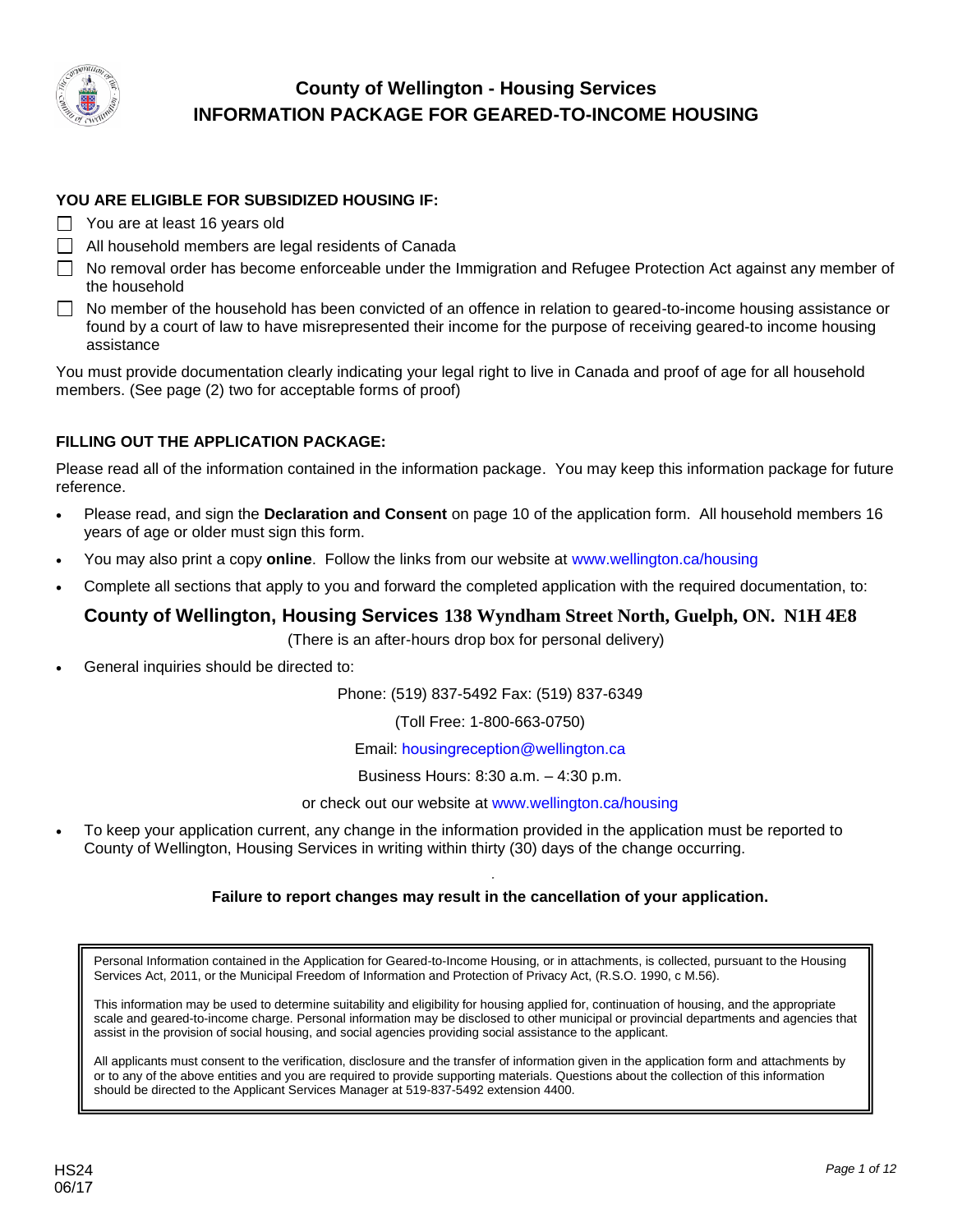

## **ACCEPTABLE FORMS OF PROOF**

All information related to eligibility must be verified. Photocopies of **Original Documents** must be provided with your completed application. If you are not able to provide copies, you can come into our office and our staff will take a copy for your file.

## **Acceptable Verification Documents**

The following documents are considered acceptable for verification purposes. Acceptable verification documents are listed for each category.

## **1. Proof of Age / Proof of Citizenship or legal status in Canada**

 $\Box$  birth certificate

If this is not available, then one of the following:

- $\Box$  copy of the completed application form requesting a birth certificate
- $\Box$  baptismal certificate (on church stationery with church seal registered within three years of the applicant's or participant's date of birth);
- $\Box$  confirmation by Registrar General of Notice of Registration of Birth;
- $\Box$  statement of Live Birth;
- $\Box$  Aboriginal status document;
- $\Box$  passport;
- $\Box$  Citizenship card:
- $\Box$  record of application for landed immigrant or permanent resident status;
- $\Box$  convention refugee/protected person/refugee claimant status document;
- $\Box$  landing record;
- $\Box$  lawyer's letter indicating status under appeal and the section of Immigration Act under which the appeal falls;
- $\Box$  letter from the appropriate department of the Government of Canada stating status of application or date of hearing;

## **2. Verification that an additional bedroom is required**

- a. For a child (where there is a documented child custody requirement)
- $\Box$  Legal separation agreement;
- $\Box$  Decree Nisi and Absolute or Divorce Judgment and Certificate of Divorce;
- □ Lawyer's letter or letter from Child Welfare Agency.
- $\Box$  Custody or Guardianship Agreement signed by all parties and notarized.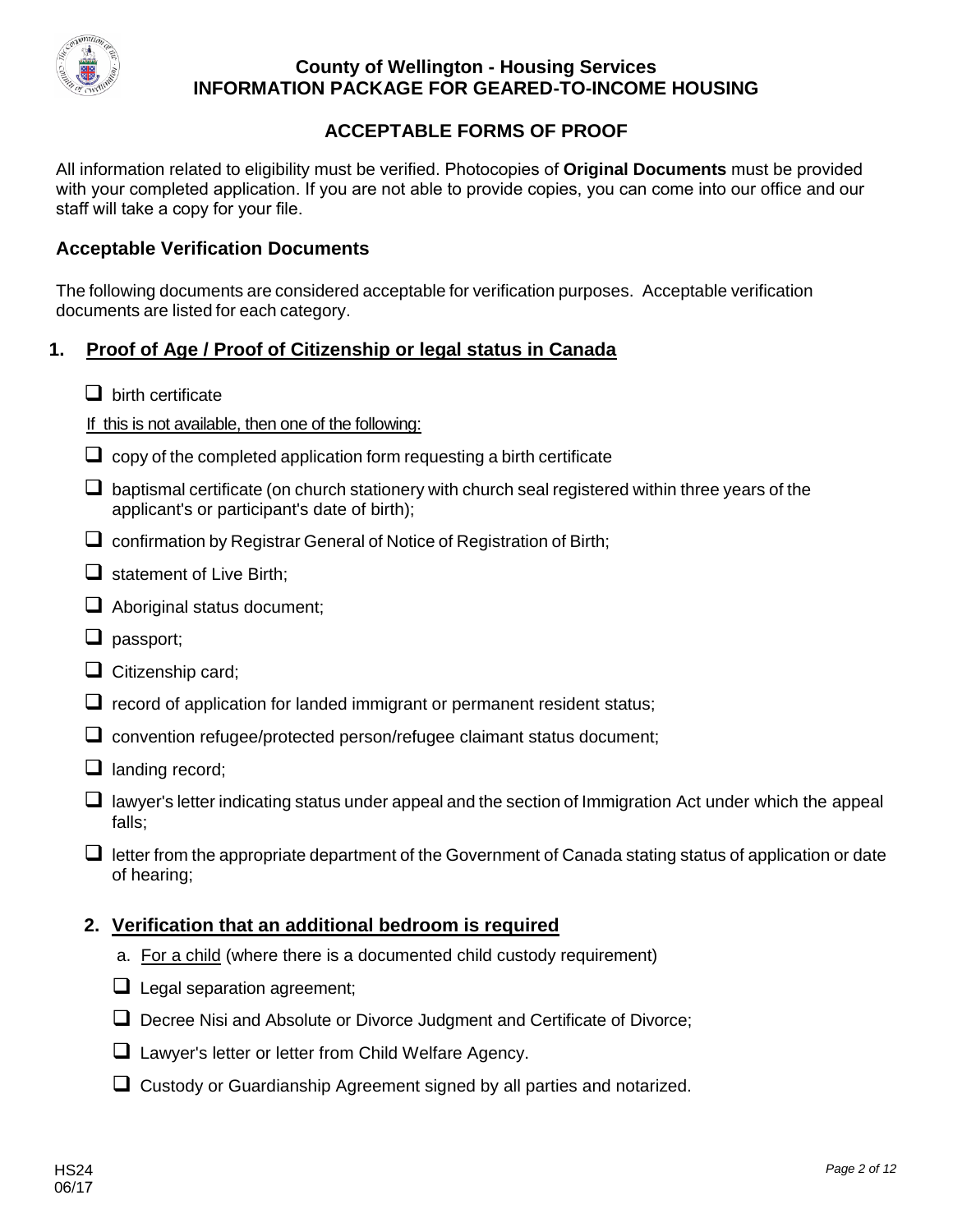

## **2. Verification that an additional bedroom is required- continued**

- b. For Spouse
- Form HS67- "Medical Need for an Additional Bedroom" completed by your Doctor detailing the medical reason an extra bedroom is required and how the provision of an extra bedroom will alleviate the medical condition.
- c. For storage of equipment required to treat the medical condition
- Form HS67- "Medical Need for an Additional Bedroom" completed by your Doctor detailing the reason an extra bedroom is required and the equipment required by a member of the household because of a disability or medical condition.
- d. For a Caregiver
- $\Box$  Form HS188- "Caregiver Information" completed by your Doctor stating that an additional bedroom is required to accommodate an individual who is not a member of the household and who provides a member of the household with support services that are required because of the member's disability or medical condition.

## **3. School Attendance for Children of the Household aged 16 to 26**

- $\Box$  current personalized timetable on school letterhead;
- $\Box$  letter from school or board on letterhead;
- $\Box$  recent report card; or
- Confirmation of School Attendance from Board of Education.

## **FREQUENTLY ASKED QUESTIONS**

#### **How soon will I know if I am on the waiting list?**

When we receive your application, we make sure that it is complete and that all the documents you must provide are included. We will write to you as soon as possible if your application is complete. If we are missing information or documents, we will contact you, by mail, to let you know what information we need. You will have thirty (30) days to provide this information / documentation or your application will be cancelled.

When your application is complete, we will send you a letter telling you whether or not you are eligible for geared-toincome assistance. If you are eligible, we will tell you which housing provider waiting lists you are on, what category - Special Priority, Local Priority or chronological (date-order) - and how many bedrooms your household qualifies for.

#### **How much can I expect to pay?**

Basically, geared-to-income rent is based on 30% of your gross monthly household income from all sources (before taxes and deductions). If your only source of income is Ontario Works or Ontario Disability Support Program, the charge would be based on a social assistance housing charge scale. Additional charges may apply depending on the project. When your housing charge is calculated, all assets of the household are also taken into consideration. This excludes units funded under the County of Wellington's Rent Support Programme. (See page 5 for details)

#### **What happens while I'm waiting for housing?**

It is important that you keep your application file up to date. You must notify the County of Wellington, Housing Services about any changes to any of the information you have given us in this application form. You must do this within thirty (30) days of the change occurring, for example: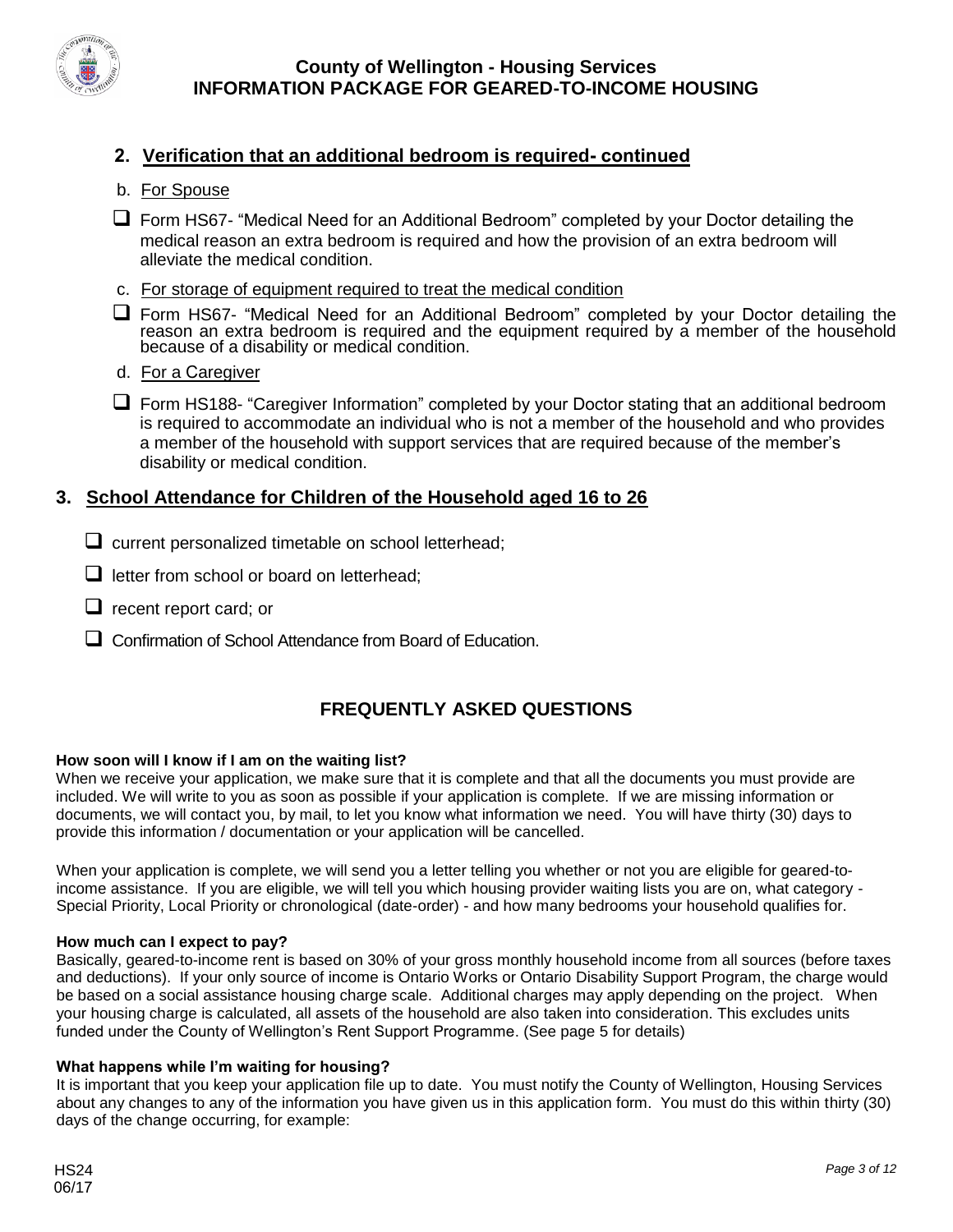

#### **What happens while I'm waiting for housing?**

It is important that you keep your application file up to date. You must notify the County of Wellington, Housing Services about any changes to any of the information you have given us in this application form. You must do this within thirty (30) days of the change occurring, for example:

- If you change your address or phone number
- If you want to change or add to the locations you chose on your application
- If the number of people in your household changes
- If the contact person on your application form changes
- If you do not do this, your application may be cancelled and you will have to re-apply.

#### **How will I be contacted for an offer?**

You may be contacted either by telephone or in writing. Please make sure that the County of Wellington, Housing Services application has a daytime phone number and your current mailing address so you can be contacted when a unit becomes available. If you cannot be reached during the day, it would be helpful to give us a telephone number of a contact person we could reach during the day so they could pass the message to you.

#### **How are people chosen for housing?**

The system for selecting households is based primarily on date of application. Special Priority may be given to your application if you are living with someone who threatens your safety or the safety of other household members. As of April 1<sup>st</sup>, 2008 the County of Wellington no longer has an Urgent Priority status. However, individuals who meet the criteria under the Local Priority category will be considered on an individual basis (see questions on page two (2) of the application). If you believe you qualify for **Special Priority** please read the information on page 6 of this INFORMATION PACKAGE.

#### **How long does it take to get a housing unit?**

The length of time before a unit can be offered will vary depending on the area and locations you choose. You can contact the County of Wellington, Housing Services (519.837.5492 or 1.800.663.0750) to get more specific information about the waiting period that applies to you.

#### **Do I get to pick the size of unit I want?**

You can indicate the size of unit (number of bedrooms) you want to live in. Your choice must fall within a range of unit sizes determined by your household size. The local Occupancy Standards prescribe the following:

Largest Unit a household is eligible for:

- One bedroom for spouses: and
- One bedroom for each additional member of the household.
- Smallest Unit a household is eligible for:
	- One Bedroom for every two members of the household; and
	- An additional bedroom if there are an odd number of members in the household.

#### **What if I do not agree with a decision about my application?**

You will be notified in writing about any decisions regarding your application. If you do not agree, you may request a review of the decision within ten (10) business days Your request must be in writing and will be reviewed within ten (10)

business days after receiving your request. You will be notified in writing within five (5) days of the decision of the review committee.

#### **I own my own home. Do I still qualify?**

If you own or have a legal interest in a residential property that can be used all year, you are required to divest (sell) your interest in the property within six months after you have moved in to a geared-to-income assisted housing unit.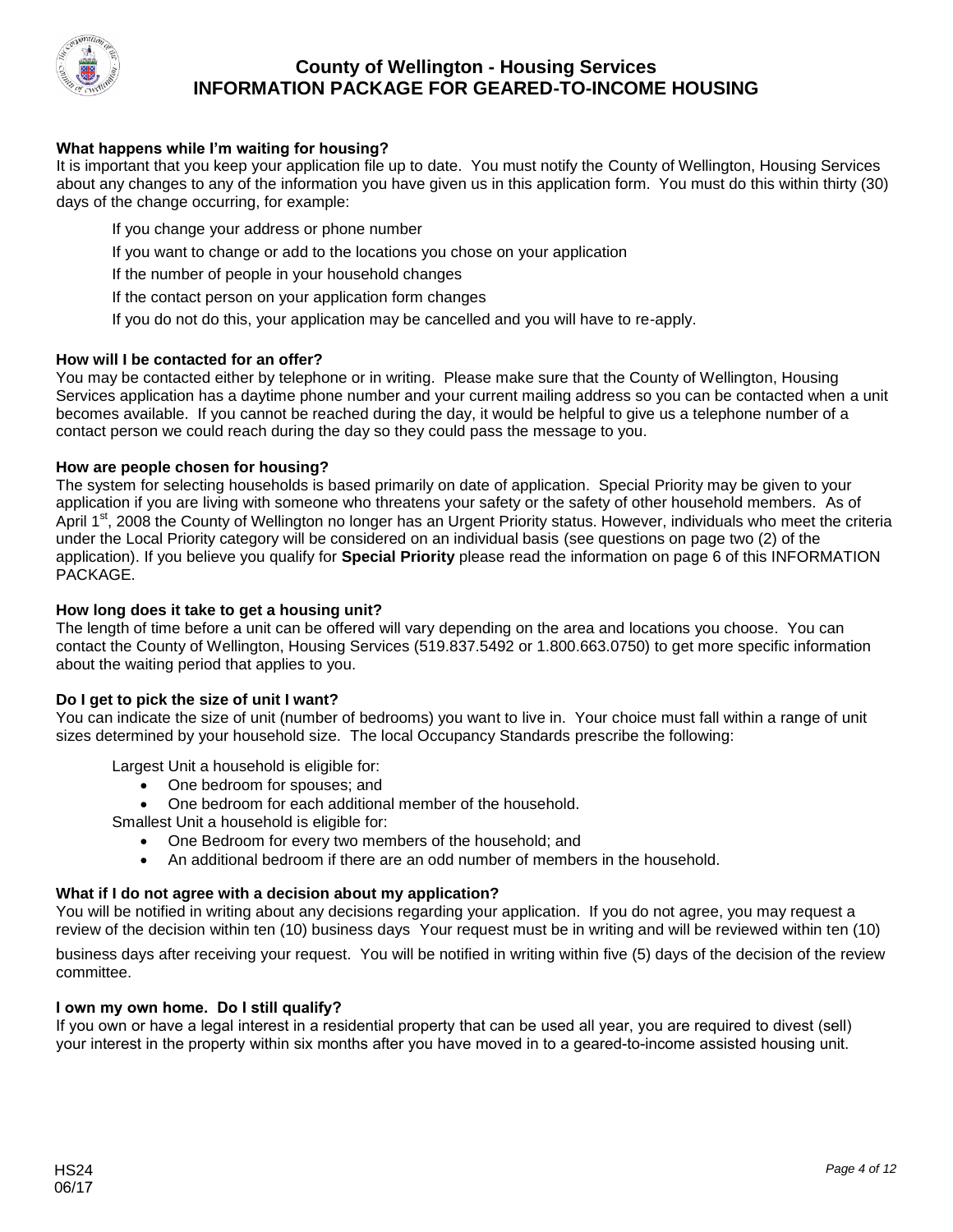

#### **Can a Housing Provider turn me down?**

If a housing provider decides not to offer you a unit, you will be told in writing about the reasons for the refusal. You may appeal this decision by requesting a review.

A housing provider may refuse to offer housing to an applicant if:

- The housing provider has a mandate under section 76 of the Act and offering the unit to the household would be contrary to that mandate;
- The housing provider has reasonable grounds to believe, based on the household's rental history, that the household may fail to fulfill its obligations to pay rent for the unit in the amount and at the times the rent is due;
- The housing provider is a non-profit housing co-operative and the household does not agree to accept its responsibilities as a member of the housing provider or the housing provider has reasonable grounds to believe that the household will not accept or will be unable to accept those responsibilities;
- The unit is one in which individuals will reside in a shared living situation and the housing provider has reasonable grounds to believe that it is unreasonable for the household to reside in the shared accommodation.
- The level of supported services that are provided in respect of the unit is significantly greater or significantly less than the level of support services required by the household.

Note: If an applicant owes money for arrears or damages to a housing provider, he/she is not eligible to be placed on the geared-to-income waiting list and therefore would not be considered when a housing provider has a vacancy. An exception may be made if the applicant is actively following a repayment plan.

#### **If I do not have any income, am I eligible for geared-to-income housing?**

After you become a tenant, you may be required to pursue income from one or more of the following sources:

- Ontario Works
- Employment Insurance
- Support (under the Divorce Act, the Family Law Act or Inter Jurisdictional Support Orders Act, 2002)
- Old Age Security, Guaranteed Income Supplement, Guaranteed Annual Income Supplement
- Sponsorship payments(under the Immigration and Refugee Protection Act)

#### **Can I decide after I move in that I want to move to a housing unit managed by a different housing provider?** Yes, but you must re-apply to the County of Wellington Centralized Waiting List to start the process.

#### **What is the Rent Support Programme?**

The County of Wellington Rent Support Programme is designed to help address rental affordability for households. The Rent Support Programme consists of two different programme components designed to address rental affordability. The Housing Allowance component is for clients requiring less rental support and the Rent Supplement component is for clients requiring more rental support. Please contact the County of Wellington, Housing Services office (519.837.5492 or 1.800.663.0750) to get more specific programme information.

#### **What is Co-operative Housing?**

Non-profit co-operative housing is jointly owned and managed by the members who live in the co-op. A co-op is not operated for profit and no one can buy or sell their unit. Each co-op elects a board of directors from its membership. Coop members are required to participate at various levels in the decision making process. Co-op members work together on a voluntary basis to share the responsibility of working to keep their housing community strong and vibrant. Each coop has a membership committee that is responsible for the selection of new members. Applicants for co-op housing must take part in the co-op's interview process in order to be considered for membership.

#### **What is Affordable Housing?**

Affordable housing units are not rent-geared-to-income. Rent is set at 80% of average market rent for that area.

#### **What about Market Housing?**

Many housing providers have units that are available at the market rate (similar to what you would pay a landlord in the private sector.) If you are interested in applying for a market unit, you should contact the housing provider directly.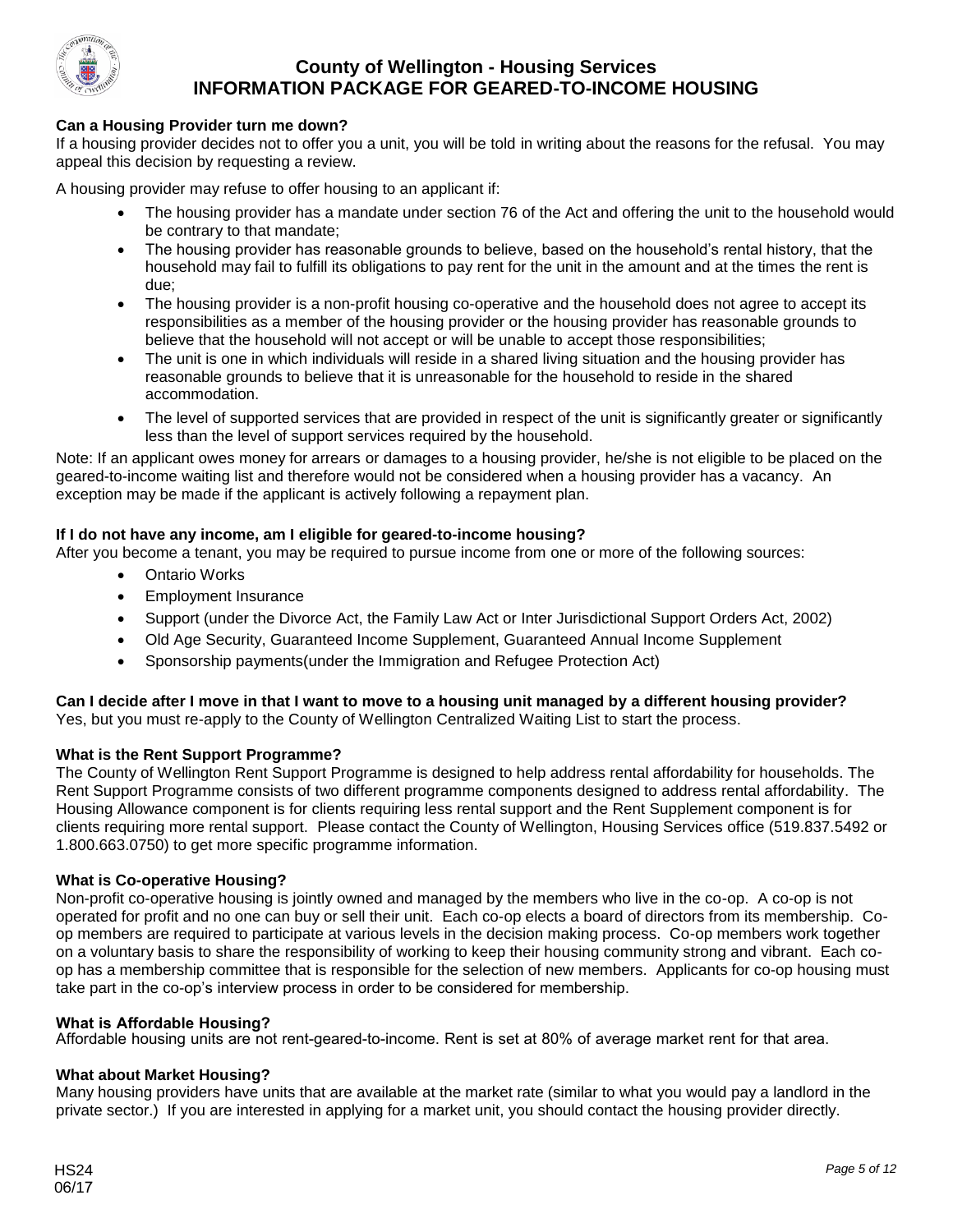

#### **SPECIAL PRIORITY STATUS**

**The following information may be important to your household and your position on the waiting list.**

#### **Please review this information carefully.**

In general all applicants are housed on a first-come-first-served basis considering the size and location of the housing unit that is available. They are placed on the waiting list by the date of their application. However, there are certain situations where an applicant may be granted a priority ranking on the waiting list. Applicants who are granted Special Priority status on the waiting list are housed before other applicants on the waiting list.

Special Priority is established under the Housing Services Act, 2011 and related regulations. Persons with this status are offered accommodation first. Generally, if more than one person has Special Priority, they would be ranked on the waiting list by date.

#### **Special Priority Status**

Special Priority Status is defined as an applicant whose personal safety, or that of their family is at risk because of abuse by a person with whom they live or have lived in a familial relationship. Special Priority Applicants must provide at least one of the following forms of documentation from a professional.

- 1. A record of intervention by the police indicating that the member was abused by the abusing individual.
- 2. A record of physical injury caused to the member by the abusing individual.
- 3. A record of the application of force by the abusing individual against the member to force the member to engage in sexual activity against his or her will.
- 4. A record of one or more attempts to kill the member or another member of the household.
- 5. A record of the use of a weapon against the member or another member of the household.
- 6. A record of one or more incidents of abuse, including the following:
	- i. Threatening to kill the member or another member of the household.
	- ii. Threatening to use a weapon against the member or another member of the household.
	- iii. Threatening to physically harm the member or another member of the household.
	- iv. Destroying or injuring or threatening to destroy or injure the member's property.
	- v. Intentionally killing or injuring pets or threatening to kill or injure pets.
	- vi. Threatening to harm or remove the member's children from the household.
	- vii. Threatening to prevent the member from having access to his or her children.
	- viii. Forcing the member to perform degrading or humiliating acts.
	- ix. Terrorizing the member.
	- x. Enforcing social isolation upon the member.
	- xi. Failing to provide or withholding the necessities of life.
	- xii. Threatening to withdraw from sponsoring the member as an immigrant.
	- xiii. Threatening to take action that might lead to the member being deported.
	- xiv. Other words, actions, or gestures that threaten the member or lead the member to fear for his or her safety.
- 7. A record of undue or unwarranted control by the abusing individual over the member's personal or financial activities.
- 8. A record of one or more incidents of stalking or harassing behaviour against the member or another member of the household.

**Please note:** As of April 1, 2008 the County of Wellington no longer has an Urgent Priority status. However, individuals whom meeting the criteria under the Local Priority category will be considered on an individual basis. Applicants who have been deemed eligible under the Local Priority category will have the second highest ranking on the waiting list and could be offered housing before others on the waiting list if there was no one with a Special Priority status waiting for the same accommodation.

#### ----------------------------

If you want to apply for Special Priority status, please indicate this on page one (1) of the Application form. You must also complete and sign a Request for Special Priority Status which includes a consent to disclose information that the County of Wellington, Housing Services will send to the person who will verify your request.

If you have any questions, please contact the County of Wellington – Centralized Waiting List Unit at 519-837-5492 or 1-800-663-0750.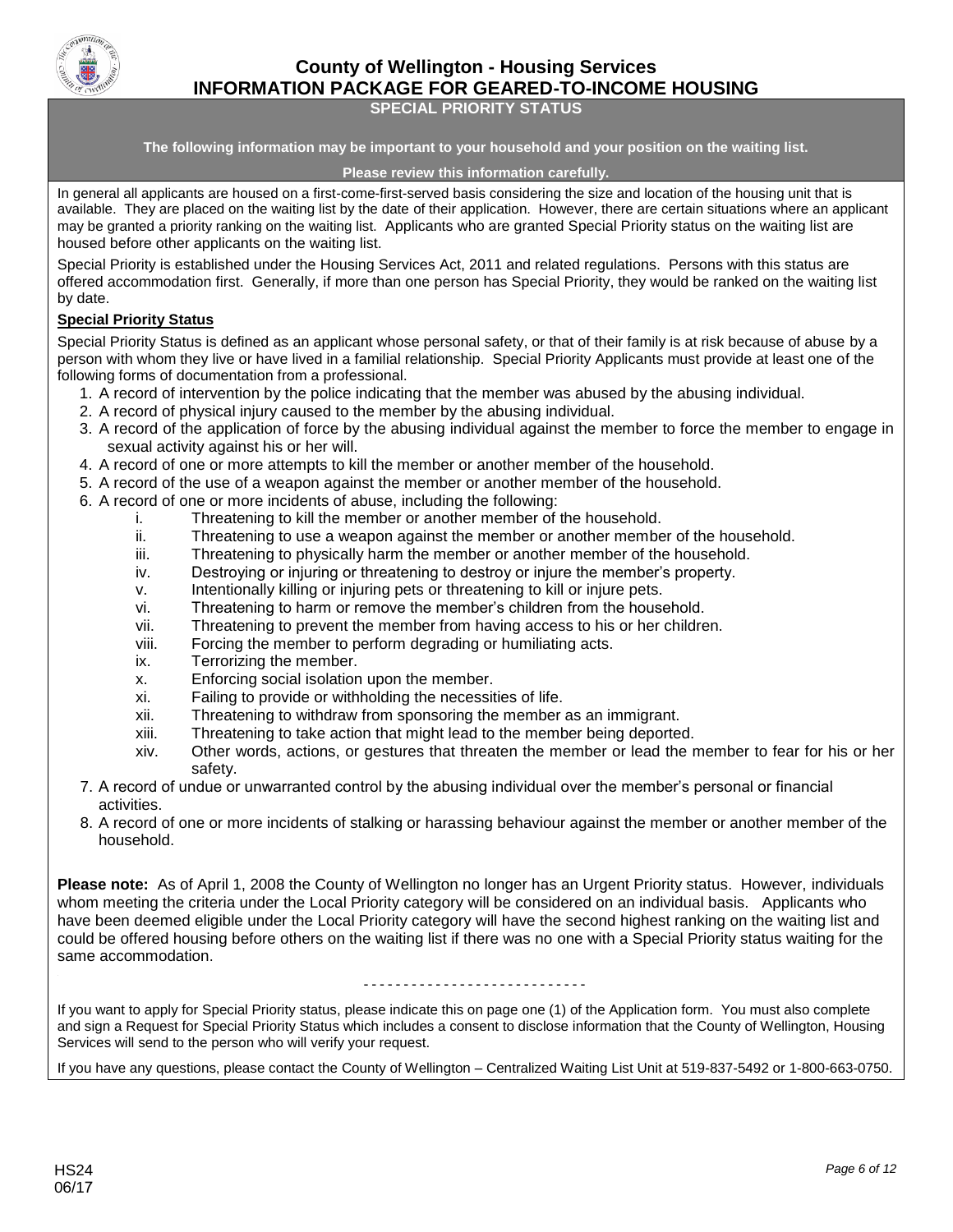

### **Decisions and Reviews – This applies to all applicants and residents of geared-to-income housing.**

A member of your household may request a review of decision regarding any of the following decisions:

- The household is not eligible for rent-geared-to-income assistance;
- The size and type of unit that would be permissible if the household received rent-geared-to-income assistance;
- The household is not included in a category given priority over other categories;
- The amount of rent payable by the household;
- The household is no longer eligible for rent-geared-to-income assistance;
- The household is not eligible for special needs housing;
- The special needs household is not included in a category given priority over other categories;
- The household that occupies a special needs housing unit no longer continues to be eligible for special needs housing.

Requests for a review of decision must be in writing and no more than ten (10) business days after your household receives notice of the decision.

The rules for internal reviews are:

- No person who was involved in the original decision can take part in the review.
- The review must be completed no more than ten (10) business days after receiving the request to hold the review.
- The decision of the Review Committee may replace the original decision.

Written notice of the decision made by the Review Committee must be given to the people who requested the review no more than five (5) business days after the decision was made.

## **SPECIAL NEEDS HOUSING**

If you require a home designed for a wheelchair, a home designed for other special needs, or you require outside support services in order to live at home. You may apply for a Special Needs Housing unit by indicating your needs on page seven (7) of the application form.

**Please note:** If you make this request, you need to attach proof. This could be a letter from a doctor or community agency. Contact the County of Wellington, Housing Services if you are not sure what proof you need.

The County of Wellington, Housing Services will notify you as soon as possible, in writing, only after receiving your complete application, if you are eligible for a special needs housing unit.

Watch for the wheelchair accessible symbol in the information package and resource book for locations where wheelchair accessible units are available.

In some locations, there may be units designated for a Supportive Housing Programme. These Programmes assist people to live independently by providing essential services such as personal support and homemaking (bathing, dressing, light housekeeping, etc.). Most programmes are either for senior citizens or adults with disabilities.

Locations where a Supportive Housing Programme is available are noted in the application form and resource book. Look for this symbol. ſΩ

#### **To Apply for Geared-to-Income Special Needs or Supportive Housing**

- 1. Complete the Application For Geared-To-Income Housing.
- 2. Complete the section for Special Needs on page seven (7) of the Application form.
- 3. Enclose proof of the special circumstances that pertain to your needs such as a letter from your doctor or a community agency.

As supportive programmes may vary from one location to another, you may be asked to provide additional information by the provider(s) you select.

After receiving your complete application, you will be notified as soon as possible, in writing, if you are eligible for Supportive Housing.

If you do not wish to apply for geared-to-income assistance, you may apply directly to the provider(s) you choose.

#### **(Refer to this page to complete Pages 7, 8 and 9 of the APPLICATION)**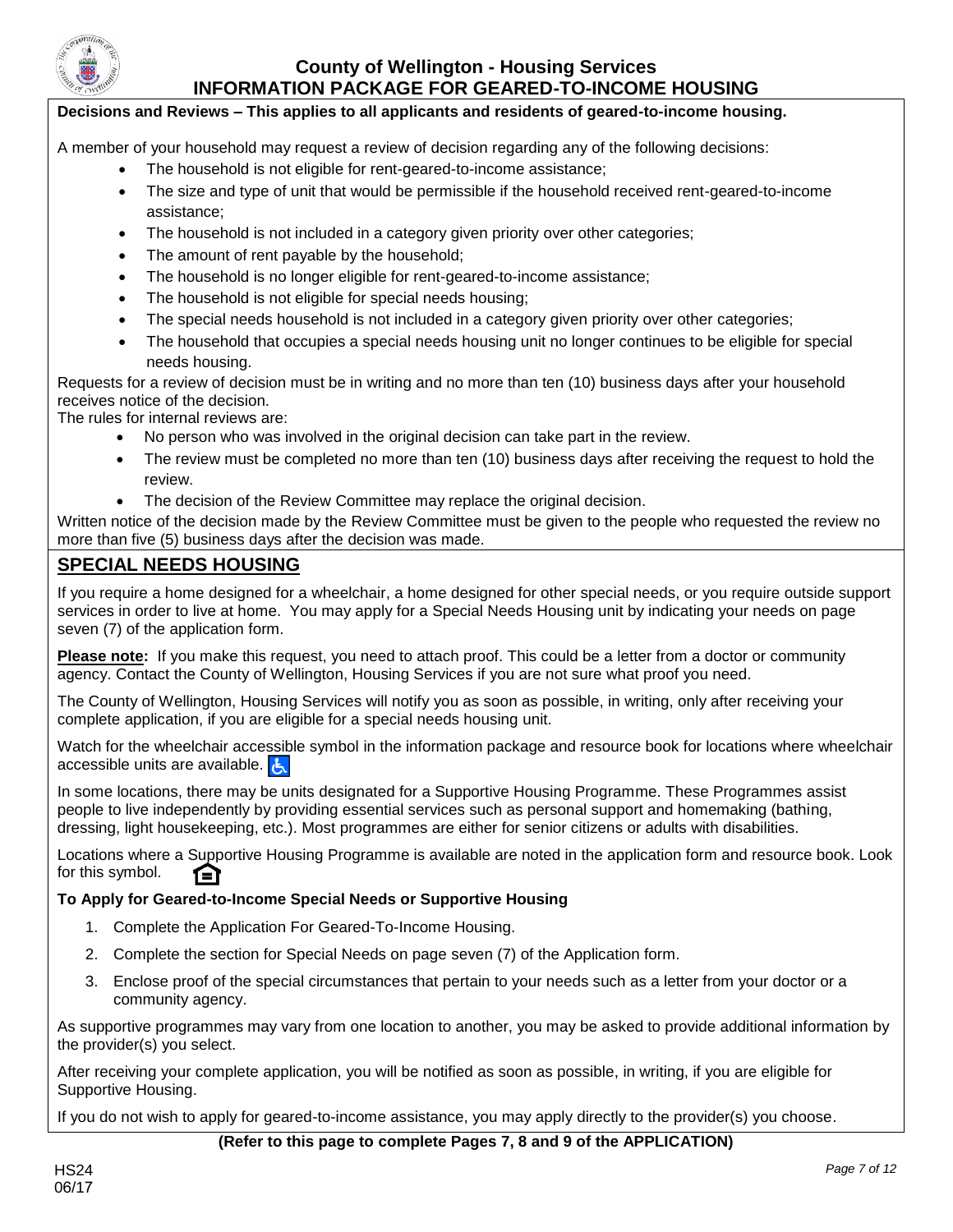

## **INCOME INFORMATION:**

You are required to report on all sources of income that you and members of your household receive. This means all the money you receive, from all places. Here are some examples of places and types of income:

#### **INCOME**

- Bonuses (Shift, Yearly or Seasonal)
- Casual Work (Irregular, Seasonal & Odd Jobs)
- **Commissions**
- Full time work
- Long term income protection pay
- Overtime pay
- Part time work
- Self Employment i.e. Tutoring, Child Care, operating a business, driving a Taxi
- Separation pay
- Sick pay
- Tips or gratuities
- Vacation Pay

#### **PENSIONS & ALLOWANCES**

- Canada or Quebec Pension Plan
- Company Pension
- Guaranteed Annual Income System (GAINS)
- Guaranteed Income Supplement (GIS)
- Immigration Allowances

#### **Pensions & Allowances Continued**

- Old Age Security (OAS)
- Pensions from other countries
- Private Pension
- Retraining Allowance (i.e. from HRDC)
- Social Security (other countries)
- War Veteran's Allowances
- Widow's Pension

### **OTHER INCOME SOURCES**

- Alimony/ Support Payments
- Children's or Catholic Aid Society Payments
- Child Support
- Employment Insurance (EI)
- Income from Investments & Assets
- Money from Relatives / Friends (Inheritances)
- Ontario Disability Support Plan (ODSP)
- Ontario Works
- Student Grants
- Worker's Safety & Insurance Board (WSIB)

## **ASSET INFORMATION:**

ASSETS **are valuable things that you own. Some assets give you income and others that do not. Here are some examples of both kinds:** All types of assets must be declared

#### **Assets that give you income**

- Business which gives you income
- Farm property from which you make money
- Investments (Stocks, Bonds, GICs, Mutual Funds)
- License which gives you income (e.g.: taxi license)
- Rent money from real estate you own (e.g.: business, farmland, cottage or mobile home)

#### **Assets that do not give you income**

- Collections or investments in valuable assets that do not give you income
- Life insurance (with a cash surrender value)
- Registered Retirement /Education Savings
- Real Estate that does not give you income
- Transferred Assets assets that you gave to someone else (see note at the bottom of the page)

**As of June 27, 2013, any new or current client/applicant of the County of Wellington, Housing Services or one of its housing providers, must be at or below the asset limit as prescribed in the Maximum Asset Limit policy.** 

**Note:** You must declare any assets (house, property, cash, etc.) that you transferred within the last 36 months (3 years) by sale, gift, lease or other method to someone who is not part of the household (someone who will not be moving in with you).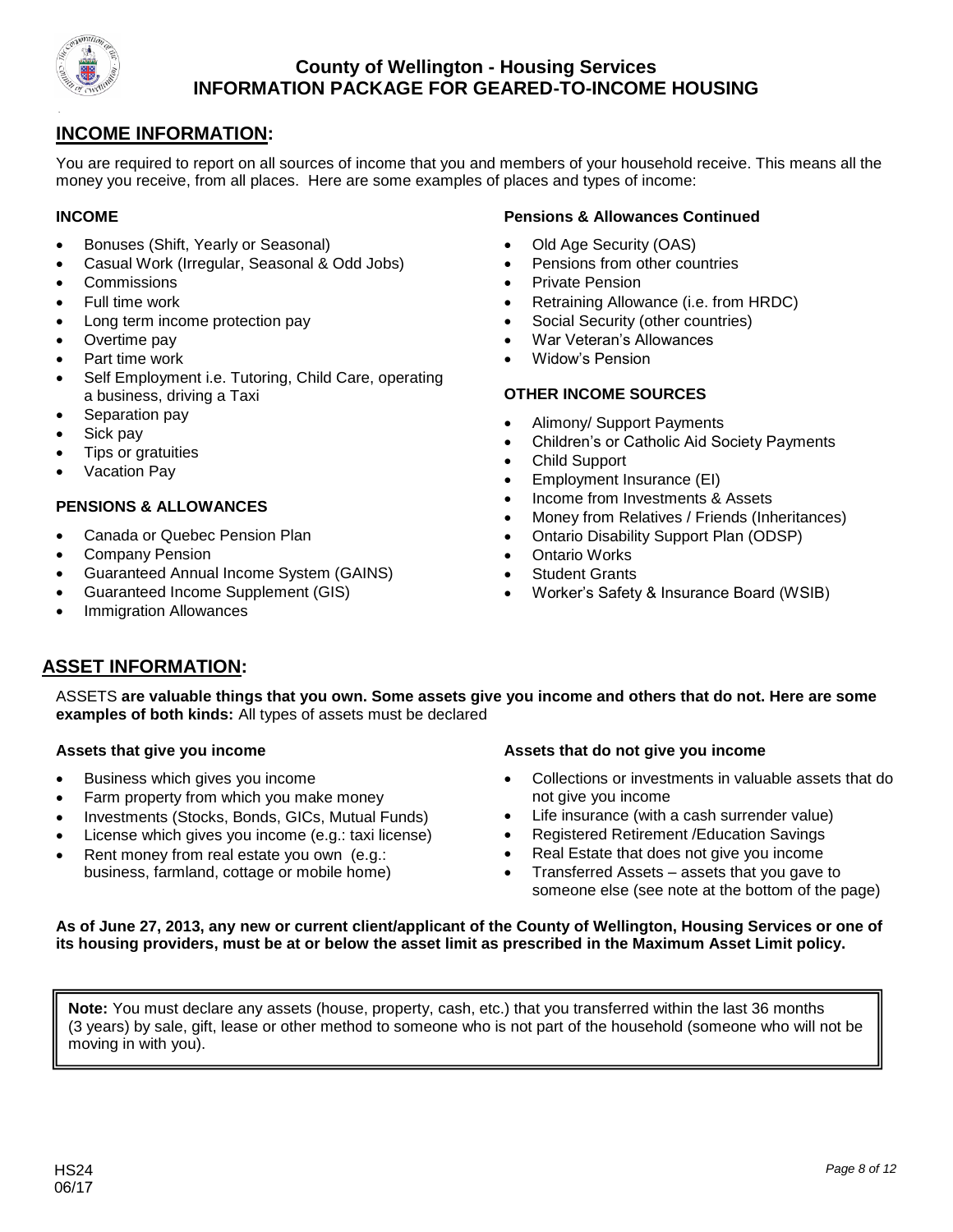

**You can indicate the Housing Provider/Area where you prefer to live on page 8 of the APPLICATION. If you do not indicate a preference for a housing provider or area your name will be added to the list of every housing providerthat has the size of unit that you qualify for. See the County of Wellington, Housing Services Resource Guide for more information.**

| <b>City of Guelph</b>                                  |                                         |                     |                                |                      |                                                                                    | Using the Referral #, indicate your choices<br>on page 7 of the Application form |                |  |  |
|--------------------------------------------------------|-----------------------------------------|---------------------|--------------------------------|----------------------|------------------------------------------------------------------------------------|----------------------------------------------------------------------------------|----------------|--|--|
| <b>Housing Provider Name</b>                           | <b>Project Location</b>                 | Unit<br><b>Type</b> | <b>Unit Size</b><br># Bedrooms | # of<br><b>Units</b> | <b>Client</b><br><b>Special</b><br>Referral<br><b>Features</b><br><b>Type</b><br># |                                                                                  |                |  |  |
| Abbeyfield Houses Society of<br>Guelph                 | 147 Norfolk St.                         | Shared<br>& Apt     | Hostel                         | 6                    | Elderly<br>& other                                                                 |                                                                                  | G <sub>1</sub> |  |  |
| Guelph Non-Profit<br>Housing Corp.                     | 470 Auden Road                          | <b>TH</b>           | 2 & 3                          | 48                   | <b>NSC</b>                                                                         | 占                                                                                | G <sub>2</sub> |  |  |
|                                                        | 394 Auden Road                          | <b>TH</b>           | 2, 3 & 4                       | 61                   | <b>NSC</b>                                                                         | 占                                                                                | G <sub>3</sub> |  |  |
|                                                        | 7 Christopher Ct.                       | Apt                 | 1,2,3                          | 102                  | <b>NSC</b>                                                                         | 占                                                                                | G <sub>4</sub> |  |  |
|                                                        | 142, 146, 150 Imperial<br><b>Rd., N</b> | Apt                 | 1, 2, 3                        | 96                   | <b>NSC</b>                                                                         |                                                                                  | G <sub>5</sub> |  |  |
|                                                        | 75 Flaherty Dr.                         | <b>TH</b>           | 2, 3, 4                        | 50                   | <b>NSC</b>                                                                         | 占                                                                                | G <sub>6</sub> |  |  |
|                                                        | 85 Neeve St.                            | Apt                 | 1, 2                           | 68                   | <b>SC</b>                                                                          | 占<br>臼                                                                           | G7             |  |  |
|                                                        | 246 Westwood Rd.                        | Apt                 | 1, 2, 3                        | 49                   | <b>NSC</b>                                                                         | 占                                                                                | G <sub>8</sub> |  |  |
|                                                        | 780 York Rd.                            | Apt & TH            | Bach, 2 &<br>3                 | 38                   | Home-<br>less<br>& NSC                                                             | よ                                                                                | G <sub>9</sub> |  |  |
| Guelph Independent Living                              | 238 Willow Rd.                          | Apt                 | 1, 2                           | 83                   | <b>NSC</b>                                                                         | 占<br>臼                                                                           | G10            |  |  |
| Matrix Non Profit Housing Corp.                        | 216 College Ave W                       | Apt                 | Bach, 1, 2<br>& 3              | 31                   | <b>NSC</b>                                                                         | 占                                                                                | G11            |  |  |
|                                                        | 141 Woolwich St.                        | Apt                 | 1, 2                           | 70                   | <b>NSC</b>                                                                         | $\mathfrak{S}$                                                                   | G12            |  |  |
|                                                        | 264 College Ave. W                      | <b>TH</b>           | 2, 3, 4                        | 43                   | <b>NSC</b>                                                                         |                                                                                  | G13            |  |  |
|                                                        | 560 Woolwich St.                        | <b>TH</b>           | 1, 2, 3                        | 20                   | Women                                                                              |                                                                                  | G14            |  |  |
| <b>Upbuilding! Non Profit Homes</b><br>(Guelph) Inc.   | 60 Fife Road                            | TH & Apt            | 1, 2, 3, 4                     | 70                   | <b>NSC</b>                                                                         | 占                                                                                | G15            |  |  |
| Victor Davis Memorial Court Non-<br>Profit Homes, Inc. | 87 Neeve St.                            | Apt                 | 1, 2, 3                        | 114                  | <b>NSC</b>                                                                         | よ<br>E                                                                           | G16            |  |  |

#### **What the symbols mean:**

**TH** Townhouse **SC** 55+ Only **C** Support Services on site **Semi** Semi-detached **SF** 55+ housed first **SO** Seniors Only (65+)

HS24 06/17



**Apt** Apartment **Bach** Bachelor **NSC** Families & Singles (*Non Seniors)* **SD** Single Detached Home **SN** Special Needs **PL** Partially wheelchair accessible building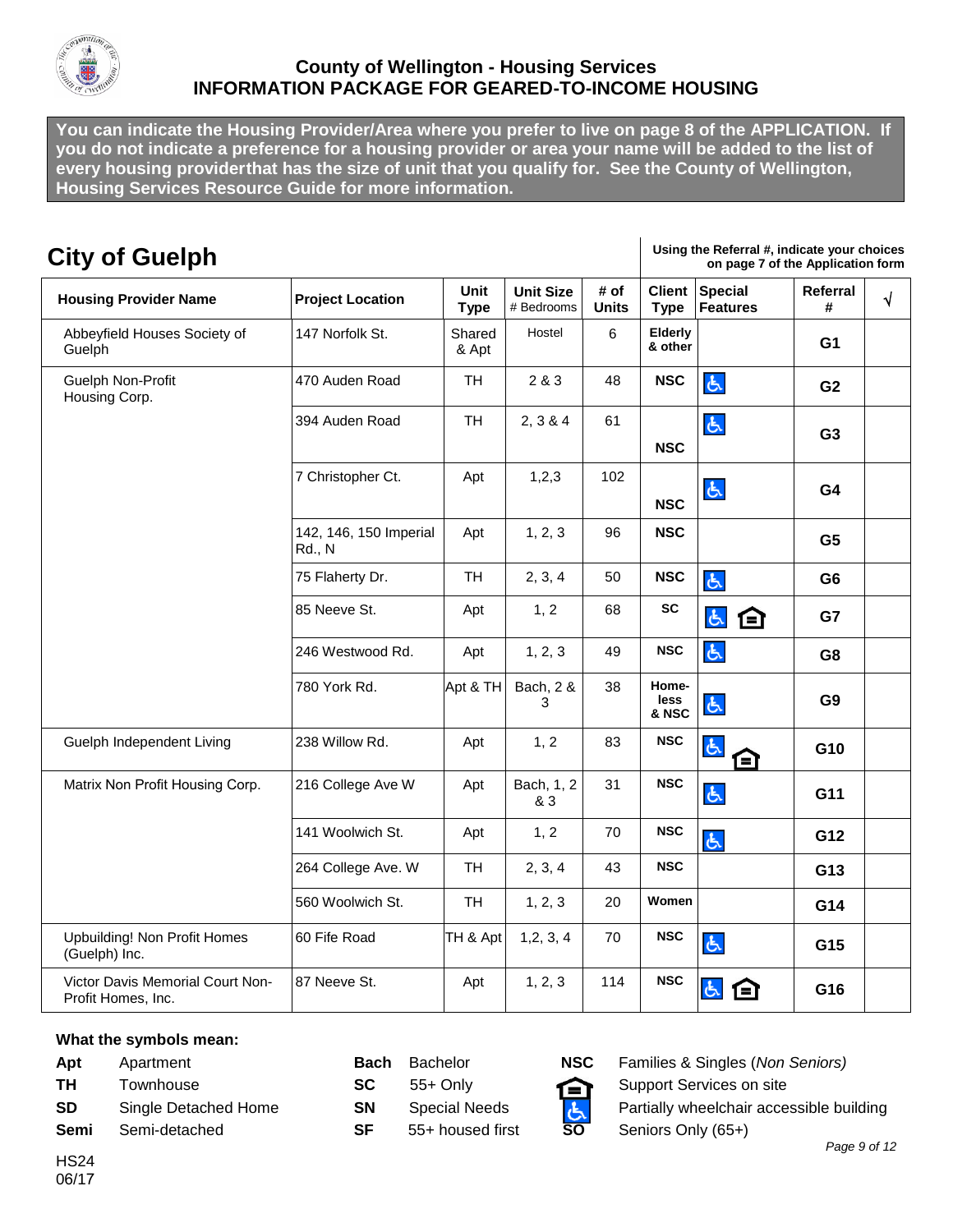

**City of Guelph Using the Referral #, indicate your choices on page 7 of the Application form**

| <b>Housing Provider Name</b>                     | <b>Project Location</b>                                          | Unit<br><b>Type</b> | <b>Unit Size</b><br># Bedrooms | # of<br><b>Units</b> | <b>Client</b><br><b>Type</b> | <b>Special</b><br><b>Features</b>    | Referral<br># | $\sqrt{ }$ |
|--------------------------------------------------|------------------------------------------------------------------|---------------------|--------------------------------|----------------------|------------------------------|--------------------------------------|---------------|------------|
| Wellington and Guelph Housing<br><b>Services</b> | 263 Speedvale Ave.,<br>East                                      | Apt                 | Bach, 1                        | 62                   | <b>NSC</b>                   | Ġ,                                   | G17           |            |
|                                                  | 576 Woolwich St.                                                 | Apt                 | $\mathbf{1}$                   | 100                  | <b>NSC</b>                   | 占                                    | G18           |            |
|                                                  | 33 Marlborough & 232<br>Delhi                                    | Apt                 | $\mathbf{1}$                   | 109                  | <b>SF</b>                    | 占                                    | G19           |            |
|                                                  | 229 Dublin St.                                                   | Apt                 | $\mathbf{1}$                   | 74                   | <b>SC</b>                    | 占                                    | G20           |            |
|                                                  | 130 Grange St.                                                   | Apt                 | $\mathbf{1}$                   | 72                   | <b>SC</b>                    | 占                                    | G21           |            |
|                                                  | 387 Waterloo                                                     | Apt                 | $\mathbf{1}$                   | 72                   | <b>NSC</b>                   | 占                                    | G22           |            |
|                                                  | 411 Waterloo Ave.                                                | Apt                 | $\mathbf{1}$                   | 41                   | <b>NSC</b>                   | 占                                    | G23           |            |
|                                                  | 32 Hadati Rd.                                                    | Apt                 | $\mathbf{1}$                   | 89                   | <b>SF</b>                    | 占                                    | G24           |            |
|                                                  | Vancouver &<br>Edmonton Dr. area                                 | <b>SF</b>           | 3                              | 23                   | <b>NSC</b>                   |                                      | G25           |            |
|                                                  | Victoria, Eastview<br>McIlwraith area                            | SD,<br>Semi         | 3, 4                           | 11                   | <b>NSC</b>                   |                                      | G26           |            |
|                                                  | Mohawk, Delaware,<br>Montana, Algonquin,<br>Ferndale, Brant area | SD,<br>Semi TH      | 3, 4, 5                        | 97                   | <b>NSC</b>                   |                                      | G27           |            |
|                                                  | 4 Applewood, 12<br>Sunset                                        | <b>TH</b>           | 2, 3, 4                        | 47                   | <b>NSC</b>                   |                                      | G28           |            |
|                                                  | 39 Dawson, 15 Willow                                             | <b>TH</b>           | 2, 3, 4, 5                     | 85                   | <b>NSC</b>                   |                                      | G29           |            |
| Cole Road Co-operative<br>Community Inc.         | 125 Cole Road                                                    | <b>TH</b>           | 2 & 3                          | 82                   | <b>NSC</b>                   | hearing<br>impaired<br>modifications | G30           |            |
| Fife Road Co-operative Homes Inc.                | 190 Fife Rd.                                                     | <b>TH</b>           | 1, 2, 3, 4                     | 99                   | <b>NSC</b>                   | Most units are<br>stacked<br>占       | G31           |            |
| Royal City Housing Co-operative<br>Inc.          | 33 North St.                                                     | TH & Apt            | 2, 3                           | 28                   | <b>NSC</b>                   |                                      | G32           |            |
| Wyndham Hill Co-operative Homes<br>Inc.          | 467 Auden Rd.                                                    | <b>TH</b>           | 1, 2, 3, 4                     | 44                   | <b>NSC</b>                   | $\mathfrak{G}$                       | G33           |            |

#### **What the symbols mean:**

**Semi** Semi-detached **SF** 55+ housed first **SO** Seniors Only (65+)

HS24

| Apt       | Apartment            | Bach      | <b>Bachelor</b>      | NSC. | Families & Singles (Non   |
|-----------|----------------------|-----------|----------------------|------|---------------------------|
| <b>TH</b> | Townhouse            | SC.       | 55+ Only             | 臼    | Support Services on site  |
| <b>SD</b> | Single Detached Home | <b>SN</b> | <b>Special Needs</b> |      | Partially wheelchair acce |
| Semi      | Semi-detached        | SF        | 55+ housed first     | SΟ   | Seniors Only (65+)        |



**Apt** Apartment **Bach** Bachelor **NSC** Families & Singles (*Non Seniors)* **SD** Single Detached Home **SN** Special Needs **Partially wheelchair accessible building**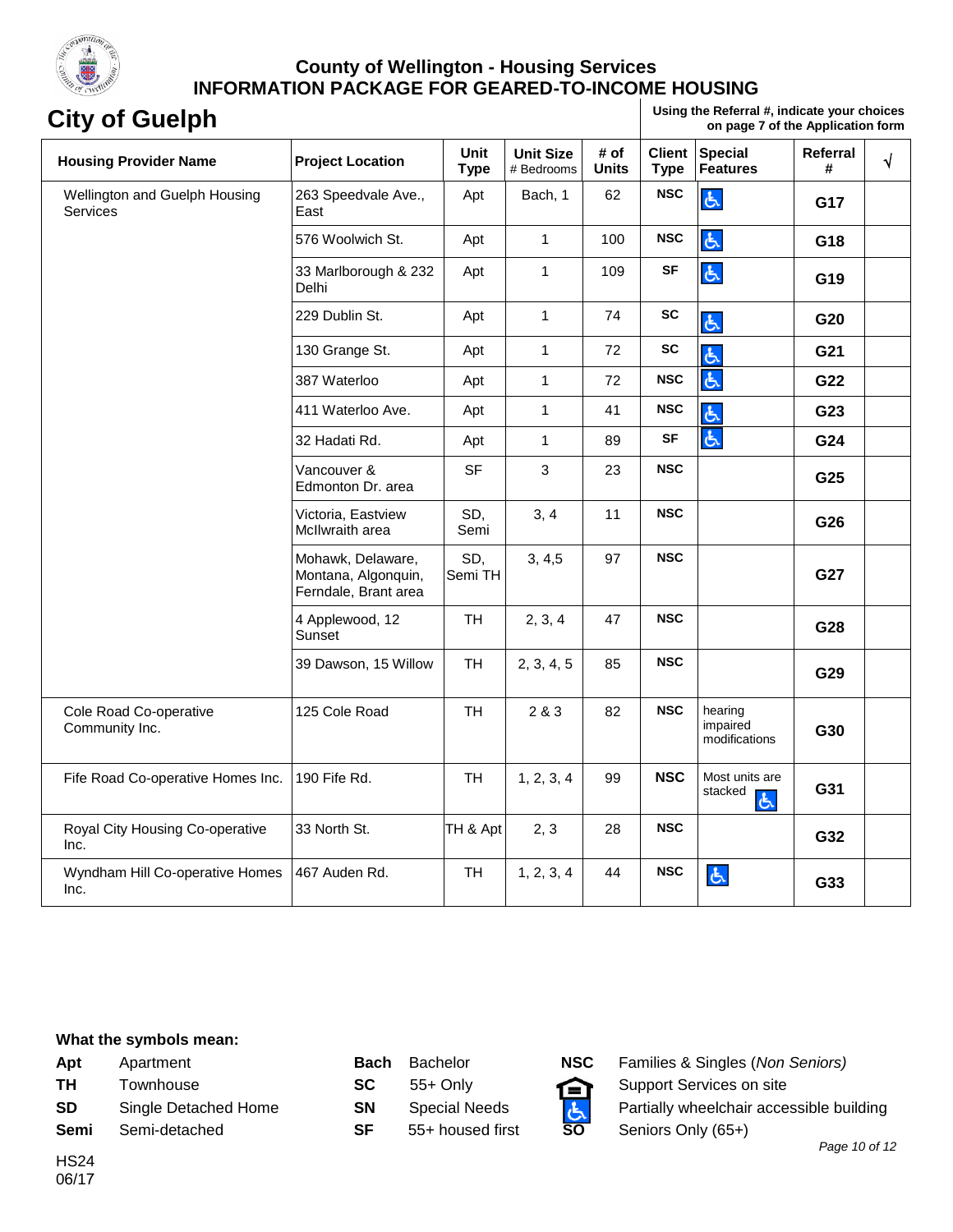

# **Centre Wellington (Township of)** Using the Referral #, indicate your choices **Centre Wellington (Township of)**

**on page 7 of the Application form** 

| <b>Housing Provider Name</b>                              | <b>Project Location</b>              | Unit<br><b>Type</b> | <b>Unit Size</b><br># Bedrooms | # of<br><b>Units</b> | <b>Client</b><br><b>Type</b> | <b>Special</b><br><b>Features</b>                                                | Referral<br>#        | $\sqrt{}$  |  |
|-----------------------------------------------------------|--------------------------------------|---------------------|--------------------------------|----------------------|------------------------------|----------------------------------------------------------------------------------|----------------------|------------|--|
| Grand River Non Profit Housing<br>Corporation             | 41 Cuthbert St. Elora                | Apt                 | 1, 2                           | 25                   | <b>SO</b>                    | Ġ,                                                                               | CW <sub>1</sub>      |            |  |
| Wellington and Guelph Housing<br><b>Services</b>          | 221 Mary St. Elora                   | Apt                 | 1                              | 20                   | <b>NSC</b>                   | 占                                                                                | CW <sub>2</sub>      |            |  |
|                                                           | 450 Ferrier Ct. Fergus               | Apt                 | 1                              | 41                   | <b>NSC</b>                   | 占                                                                                | CW <sub>3</sub>      |            |  |
|                                                           | 500 Ferrier Ct. Fergus               | Apt                 | 1                              | 28                   | <b>NSC</b>                   | 占                                                                                | CW4                  |            |  |
|                                                           | 301-302-303 Edinburgh<br>Ave Fergus  | <b>TH</b>           | 2, 3, 4                        | 18                   | <b>NSC</b>                   |                                                                                  | CW <sub>5</sub>      |            |  |
|                                                           | 165 Gordon St. Fergus                | Apt                 | 1,2,3                          | 55                   | <b>NSC</b>                   | 占                                                                                | CW <sub>6</sub>      |            |  |
|                                                           | 169 Gordon St. Fergus                | Apt                 | 1, 2                           | 55                   | <b>SC</b>                    | 占                                                                                |                      |            |  |
| Erin (Town of)                                            |                                      |                     |                                |                      |                              | Using the Referral #, indicate your choices<br>on page 7 of the Application form |                      |            |  |
| <b>Housing Provider Name</b>                              | <b>Project Location</b>              | Unit<br><b>Type</b> | <b>Unit Size</b>               | # of<br><b>Units</b> | <b>Client</b><br><b>Type</b> | <b>Special</b><br><b>Features</b>                                                | <b>Referral</b><br># | $\sqrt{ }$ |  |
| Wellington and Guelph Housing<br>Services                 | 14 Centre St. Erin                   | Apt                 | 1                              | 16                   | <b>NSC</b>                   |                                                                                  | E1                   |            |  |
|                                                           | 22 Church St. Erin                   | Apt                 | Bach, 1                        | 11                   | <b>NSC</b>                   |                                                                                  | E <sub>2</sub>       |            |  |
| Township of Erin Non Profit<br><b>Housing Corporation</b> | 15 Spruce Street<br>Hillsburgh       | Apt                 | 1, 2                           | 29                   | <b>SO</b>                    | 占                                                                                | E <sub>3</sub>       |            |  |
| <b>Guelph-Eramosa (Township of)</b>                       |                                      |                     |                                |                      |                              | Using the Referral #, indicate your choices<br>on page 7 of the Application form |                      |            |  |
| <b>Housing Provider Name</b>                              | <b>Project Location</b>              | Unit<br><b>Type</b> | <b>Unit Size</b>               | # of<br><b>Units</b> | <b>Client</b><br><b>Type</b> | <b>Special</b><br><b>Features</b>                                                | Referral<br>#        | √          |  |
| Eramosa Non Profit Housing<br>Corporation                 | 160 Guelph St.<br><b>Rockwood</b>    | Apt                 | 1, 2                           | 26                   | <b>SO</b>                    | ふ                                                                                | GE <sub>1</sub>      |            |  |
| <b>Mapleton (Township of)</b>                             |                                      |                     |                                |                      |                              | Using the Referral #, indicate your choices<br>on page 7 of the Application form |                      |            |  |
| <b>Housing Provider Name</b>                              | <b>Project Location</b>              | Unit<br><b>Type</b> | <b>Unit Size</b>               | # of<br><b>Units</b> | <b>Client</b><br><b>Type</b> | <b>Special</b><br><b>Features</b>                                                | Referral<br>#        | ٧          |  |
| Gerousia Incorporated                                     | 81 Wood St. Drayton                  | Apt                 | 1, 2                           | 32                   | SO                           | 占<br>臼                                                                           | Ma1                  |            |  |
| Maryborough Township Housing<br>Corporation               | 11 Caroline St.<br><b>Moorefield</b> | Apt                 | 1, 2                           | 15                   | <b>SO</b>                    | 占                                                                                | Ma <sub>2</sub>      |            |  |
| What the symbols mean:                                    |                                      |                     |                                |                      |                              |                                                                                  |                      |            |  |

**Apt** Apartment **Bach** Bachelor **NSC** Families & Singles (*Non Seniors)* **TH** Townhouse **SC** 55+ Only **C** Support Services on site **SD** Single Detached Home **SN** Special Needs **And Snutring** Partially wheelchair accessible building **Semi** Semi-detached **SF** 55+ housed first **SO** Seniors Only (65+)

HS24